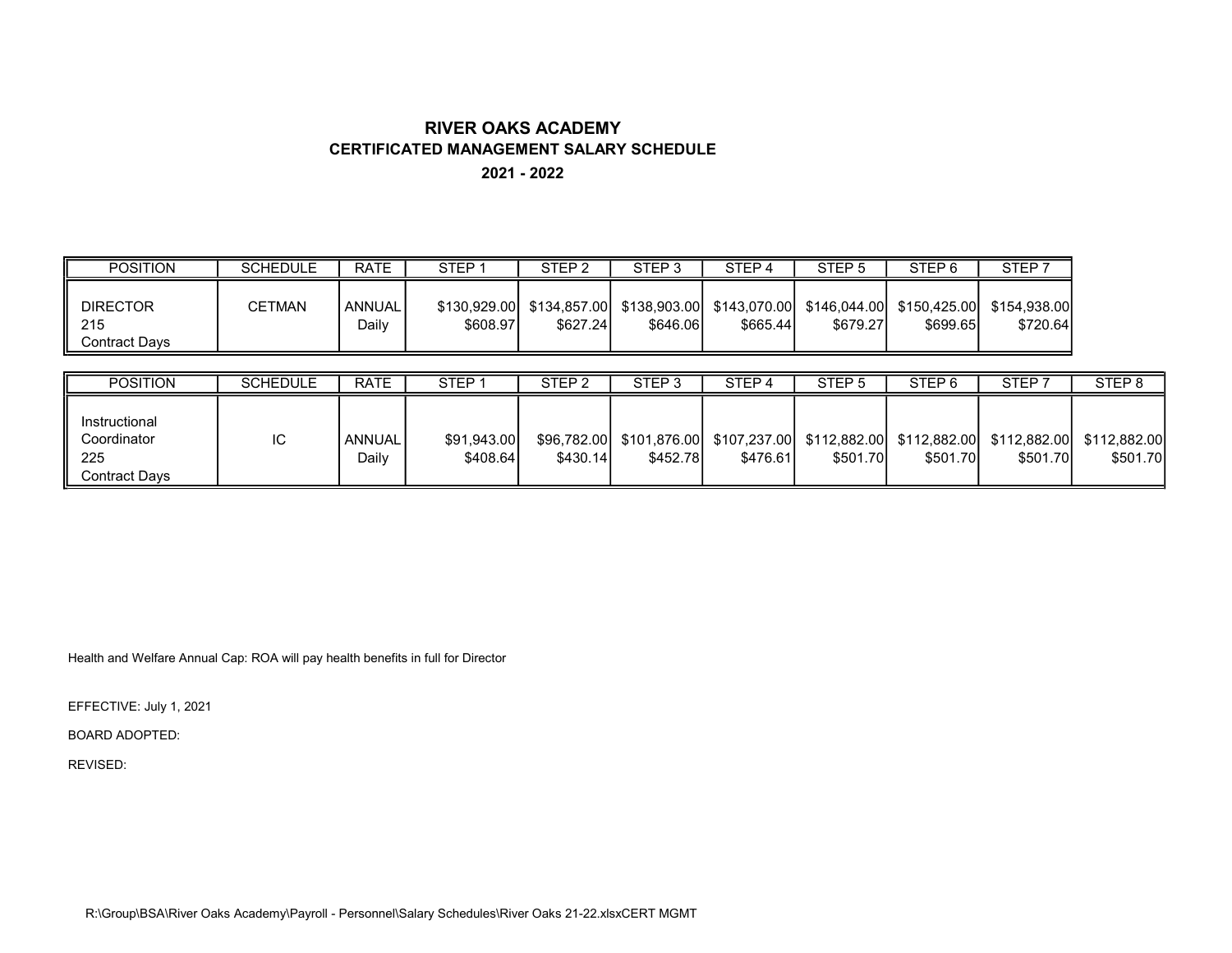#### RIVER OAKS ACADEMY CERTIFICATED SALARY SCHEDULE 2021 - 2022

|                | 01/CL1         | 01/CL2              | 01C/CL3   | 01/CL4           |
|----------------|----------------|---------------------|-----------|------------------|
|                | <b>TEACHER</b> | <b>LEAD TEACHER</b> | COUNSELOR | SCIENCE/AUXILARY |
|                |                |                     |           |                  |
| <b>STEP</b>    | 185 Days       | 185 Days            | 180 Days  | 185 Days         |
| 1              | 48,978.75      | 56,698.80           | 51,647.00 | 45,774.55        |
| $\overline{2}$ | 50,447.65      | 58,398.95           | 53,196.00 | 47, 147.25       |
| 3              | 51,959.10      | 60,150.90           | 54,793.00 | 48,560.65        |
| 4              | 53,518.65      | 61,956.50           | 56,436.00 | 50,018.45        |
| 5              | 55,124.45      | 63,813.90           | 58,129.00 | 51,518.80        |
| 6              | 56,778.35      | 65,728.65           | 59,873.00 | 53,065.40        |
| 7              | 58,482.20      | 67,698.90           | 61,668.00 | 54,654.55        |
| 8              | 60,236.00      | 69,730.20           | 63,518.00 | 56,295.50        |
| 9              | 62,041.60      | 71,822.55           | 65,424.00 | 57,982.70        |
| 10             | 63,902.70      | 73,975.95           | 67,386.00 | 59,721.70        |
| 11             | 65,819.30      | 76,197.80           | 69,409.00 | 61,514.35        |
| 12             | 67,795.10      | 78,482.55           | 71,491.00 | 63,358.80        |
| 13             | 69,828.25      | 80,837.60           |           | 65,260.60        |
| 14             | 71,922.45      | 83,262.95           |           | 67,217.90        |
| 15             | 74,083.25      | 85,760.45           |           | 69,236.25        |
| 16             | 76,305.10      | 88,333.80           |           |                  |
| 17             | 78,593.55      | 90,983.00           |           |                  |
|                |                |                     |           |                  |
|                |                |                     |           |                  |

\*\*\*\*\*Salary increases will be based on evaluation/merit not automatic annual increases

185 teacher days

Health and Welfare Annual Cap: \$16,892.40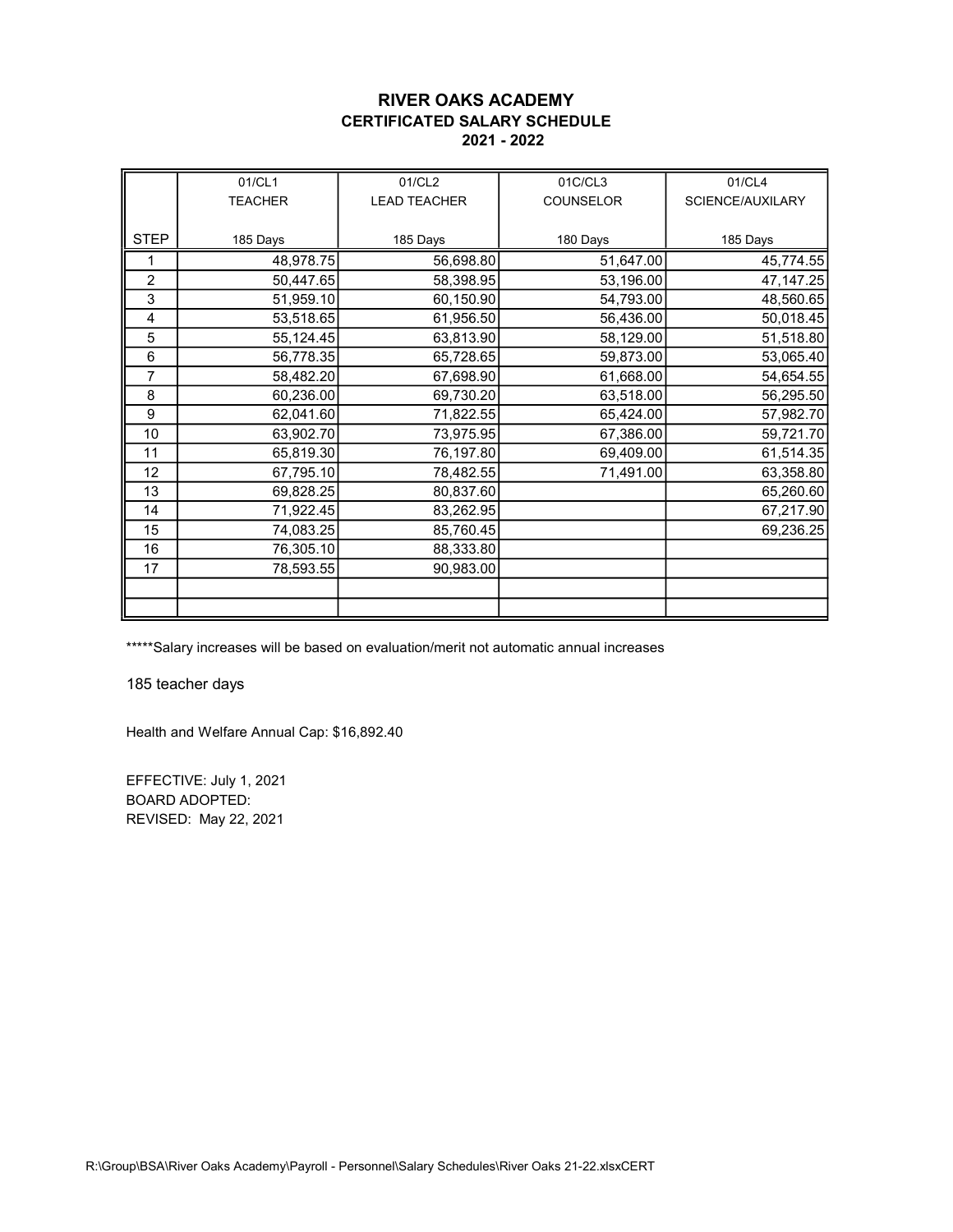### RIVER OAKS ACADEMY CERTIFICATED HOURLY SALARY SCHEDULE 2021 - 2022

|                | 01H/CL1        | 01H/CL2             | 01H/CL3   | 01H/CL4          |
|----------------|----------------|---------------------|-----------|------------------|
|                | <b>TEACHER</b> | <b>LEAD TEACHER</b> | COUNSELOR | SCIENCE/AUXILARY |
|                |                |                     |           |                  |
| <b>STEP</b>    |                |                     |           |                  |
| 1              | 33.09          | 38.31               | 35.87     | 30.93            |
| $\overline{c}$ | 34.09          | 39.46               | 36.94     | 31.86            |
| 3              | 35.11          | 40.64               | 38.05     | 32.81            |
| 4              | 36.16          | 41.86               | 39.19     | 33.80            |
| 5              | 37.25          | 43.12               | 40.37     | 34.81            |
| 6              | 38.36          | 44.41               | 41.58     | 35.86            |
| 7              | 39.52          | 45.74               | 42.83     | 36.93            |
| 8              | 40.70          | 47.12               | 44.11     | 38.04            |
| 9              | 41.92          | 48.53               | 45.43     | 39.18            |
| 10             | 43.18          | 49.98               | 46.80     | 40.35            |
| 11             | 44.47          | 51.49               | 48.20     | 41.56            |
| 12             | 45.81          | 53.03               | 49.65     | 42.81            |
| 13             | 47.18          | 54.62               |           | 44.10            |
| 14             | 48.60          | 56.26               |           | 45.42            |
| 15             | 50.06          | 57.95               |           | 46.78            |
| 16             | 51.56          | 59.69               |           |                  |
| 17             | 53.10          | 61.48               |           |                  |
| 0              |                |                     |           |                  |
| 0              |                |                     |           |                  |

\*\*\*\*\*Salary increases will be based on evaluation/merit not automatic annual increases

185 teacher days

Health and Welfare Annual Cap: \$16,892.40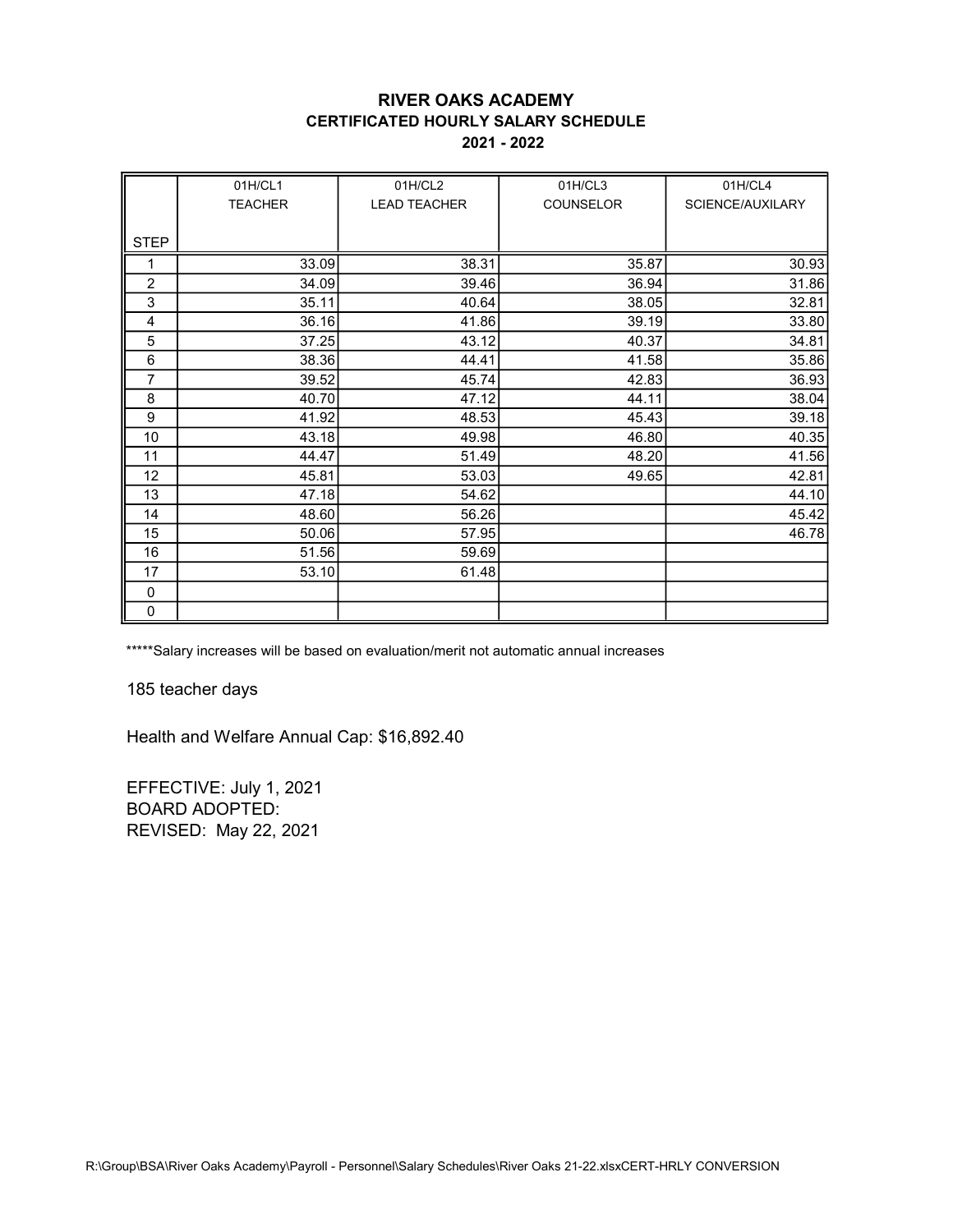## RIVER OAKS

#### 2021 - 2022 EDUCATIONAL FACILITATORS RATE PER STUDENT DAY

| <b>POSITION</b>                  | <b>SCHEDULE</b> | $K-8$   | <b>SCHEDULE</b> | 9th-12th |
|----------------------------------|-----------------|---------|-----------------|----------|
|                                  |                 |         |                 |          |
| <b>EDUCATIONAL FACILITATOR 1</b> | 07/001/1        | \$10.82 | 07/001/2        | \$11.14  |
| EDUCATIONAL FACILITATOR 2        | 07/002/1        | \$11.14 | 07/002/2        | \$11.47  |
| EDUCATIONAL FACILITATOR 3        | 07/003/1        | \$11.47 | 07/003/2        | \$11.81  |
| EDUCATIONAL FACILITATOR 4        | 07/004/1        | \$11.81 | 07/004/2        | \$12.18  |
| EDUCATIONAL FACILITATOR 5        | 07/005/1        | \$12.18 | 07/005/2        | \$12.54  |
| EDUCATIONAL FACILITATOR 6        | 07/006/1        | \$12.54 | 07/006/2        | \$12.91  |
| <b>EDUCATIONAL FACILITATOR 7</b> | 07/007/1        | \$12.91 | 07/007/2        | \$13.30  |
| EDUCATIONAL FACILITATOR 8        | 07/008/1        | \$13.30 | 07/008/2        | \$13.70  |
| EDUCATIONAL FACILITATOR 9        | 07/009/1        | \$13.70 | 07/009/2        | \$14.11  |
| EDUCATIONAL FACILITATOR 10       | 07/010/1        | \$14.11 | 07/010/2        | \$14.53  |
|                                  |                 |         |                 |          |

175 Student Days and 7 Professional Development Days paid at \$125 per day Compensation is based upon years of service and full-time equivalent (FTE) status Full-time equivalent is defined as serving 25 students for one school year  $(175 \text{ days} \times 25 \text{ students} = 4,375 \text{ student days})$ 

Health and Welfare Annual Cap: \$16,892.40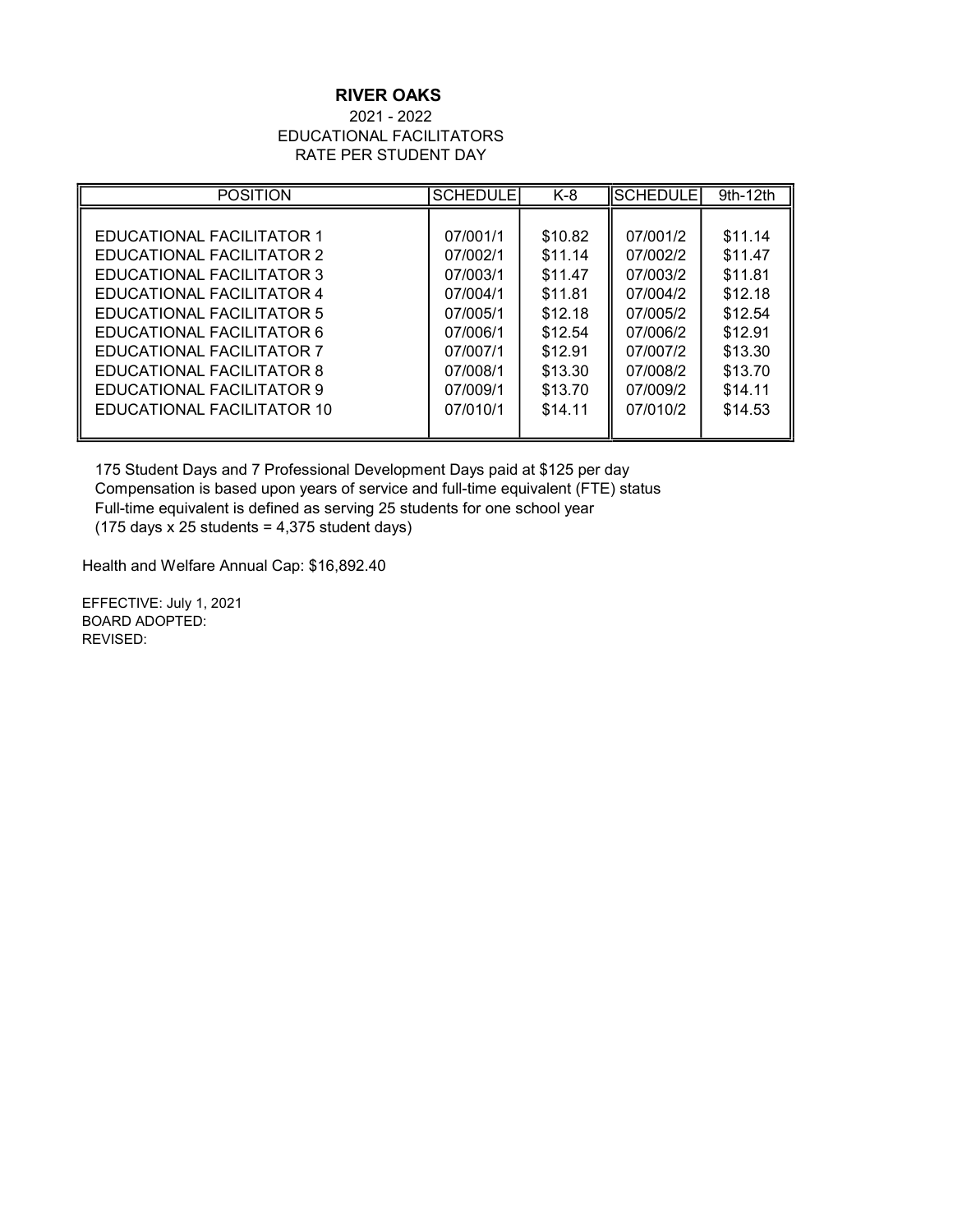## RIVER OAKS

#### 2021 - 2022 EDUCATIONAL FACILITATORS RATE PER HOUR

| <b>POSITION</b>                  | <b>SCHEDULE</b> | $K-8$   | <b>SCHEDULE</b> | $9th-12th$ |
|----------------------------------|-----------------|---------|-----------------|------------|
|                                  |                 |         |                 |            |
| <b>EDUCATIONAL FACILITATOR 1</b> | 07/001/1        | \$33.80 | 07/001/2        | \$34.81    |
| EDUCATIONAL FACILITATOR 2        | 07/002/1        | \$34.81 | 07/002/2        | \$35.85    |
| EDUCATIONAL FACILITATOR 3        | 07/003/1        | \$35.85 | 07/003/2        | \$36.91    |
| <b>EDUCATIONAL FACILITATOR 4</b> | 07/004/1        | \$36.91 | 07/004/2        | \$38.06    |
| EDUCATIONAL FACILITATOR 5        | 07/005/1        | \$38.06 | 07/005/2        | \$39.19    |
| EDUCATIONAL FACILITATOR 6        | 07/006/1        | \$39.19 | 07/006/2        | \$40.34    |
| <b>EDUCATIONAL FACILITATOR 7</b> | 07/007/1        | \$40.34 | 07/007/2        | \$41.56    |
| EDUCATIONAL FACILITATOR 8        | 07/008/1        | \$41.56 | 07/008/2        | \$42.81    |
| EDUCATIONAL FACILITATOR 9        | 07/009/1        | \$42.81 | 07/009/2        | \$44.09    |
| EDUCATIONAL FACILITATOR 10       | 07/010/1        | \$44.09 | 07/010/2        | \$45.41    |
|                                  |                 |         |                 |            |

175 Student Days and 7 Professional Development Days paid at \$125 per day Compensation is based upon years of service and full-time equivalent (FTE) status Full-time equivalent is defined as serving 25 students for one school year  $(175 \text{ days} \times 25 \text{ students} = 4,375 \text{ student days})$ Hourly rate is based on 25 students per day

Health and Welfare Annual Cap: \$16,892.40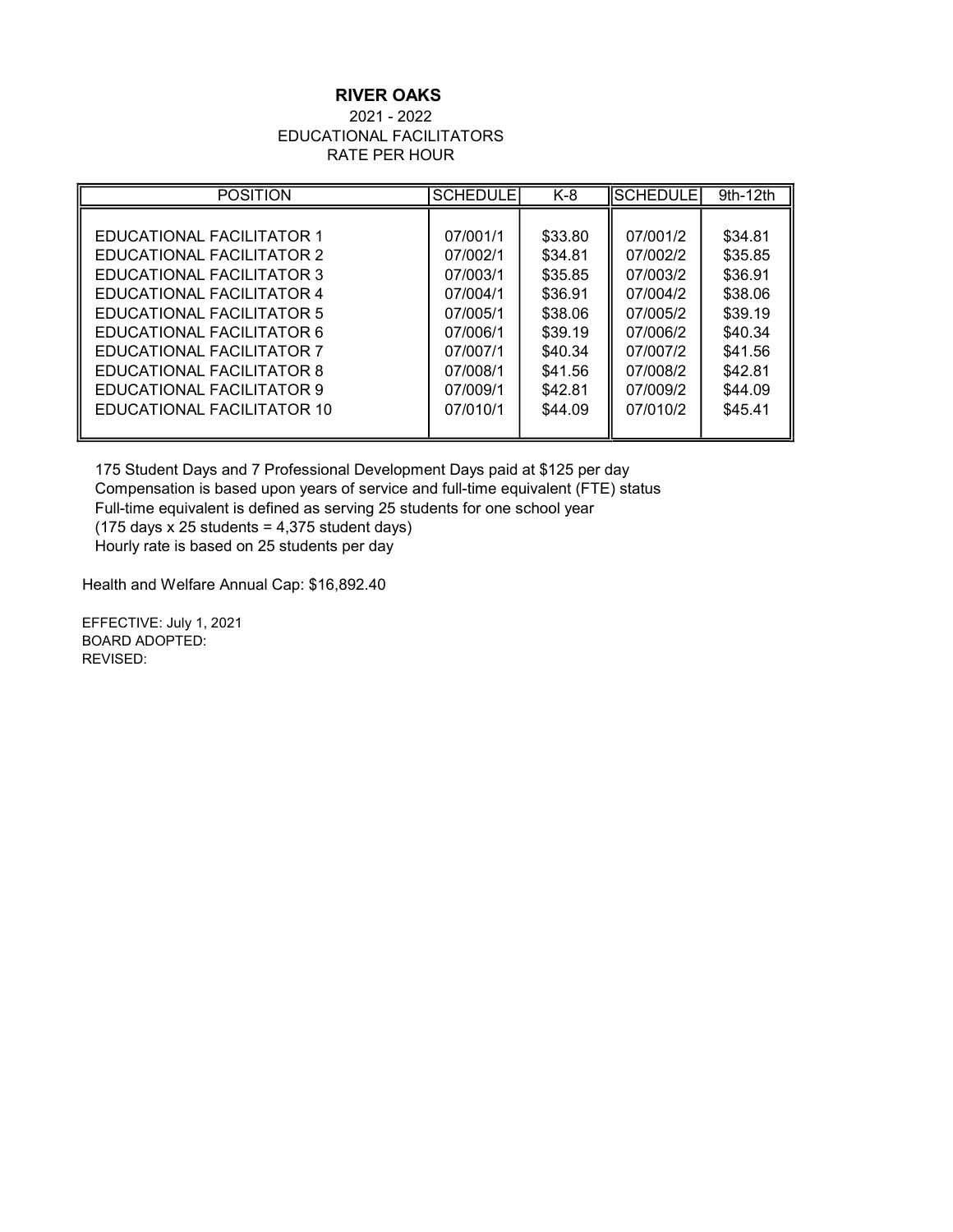### RIVER OAKS ACADEMY MISCELLANEOUS CERTIFICATED/CLASSIFIED SALARY SCHEDULE 2021 - 2022

| <b>POSITION</b> | <b>SCHEDULE</b> | <b>HOURLY RATE</b> |
|-----------------|-----------------|--------------------|
| <b>TUTOR 1</b>  | 10/01/A         | \$18.00            |
|                 | 10/01/B         | \$18.90            |
|                 | 10/01/C         | \$19.85            |
|                 | 10/01/D         | \$20.84            |
|                 | 10/01/E         | \$21.88            |
|                 | 10/01/F         | \$22.97            |
| <b>TUTOR 2</b>  | 10/02/A         | \$25.00            |
|                 | 10/02/B         | \$26.25            |
|                 | 10/02/C         | \$27.56            |
|                 | 10/02/D         | \$28.94            |
|                 | 10/02/E         | \$30.39            |
|                 | 10/02/F         | \$31.91            |
| <b>TUTOR 3</b>  | 10/03/A         | \$40.00            |
|                 | 10/03/B         | \$42.00            |
|                 | 10/03/C         | \$44.10            |
|                 | 10/03/D         | \$46.31            |
|                 | 10/03/E         | \$48.63            |
|                 | 10/03/F         | \$51.06            |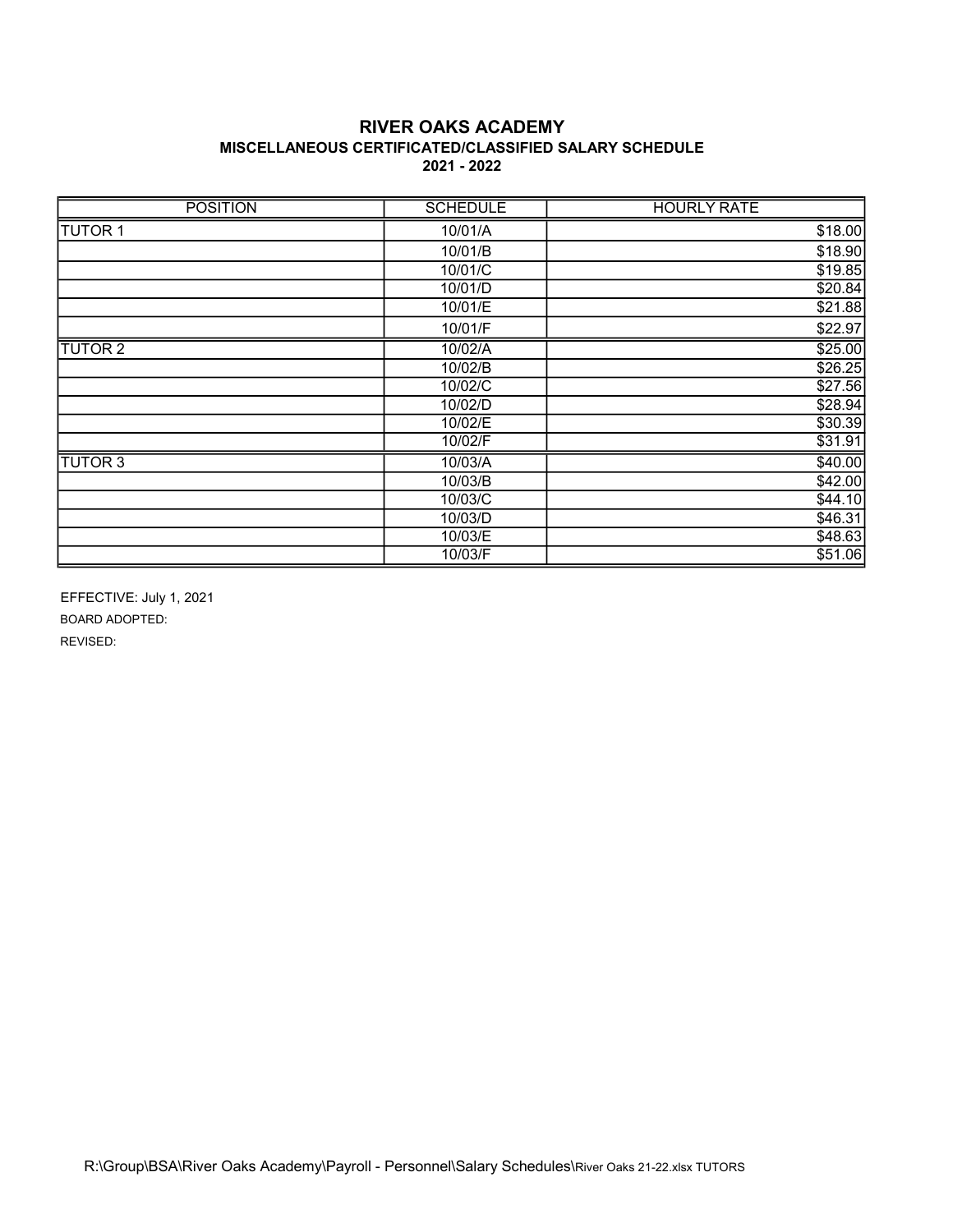### RIVER OAKS ACADEMY SPECIAL EDUCATION SALARY SCHEDULE 2021 - 2022

| <b>POSITION</b>   | <b>SCHEDULE</b> | <b>HOURLY RATE</b> |
|-------------------|-----------------|--------------------|
| SPED <sub>1</sub> | 03/01/A         | \$80.00            |
| SPED <sub>2</sub> | 03/01/B         | \$85.00            |
| SPED <sub>3</sub> | 03/01/C         | \$90.00            |
| SPED 4            | 03/01/D         | \$95.00            |
| SPED 5            | 03/01/E         | \$100.00           |
| SPED 6            | 03/01/F         | \$105.00           |
| SPED <sub>7</sub> | 03/01/G         | \$110.00           |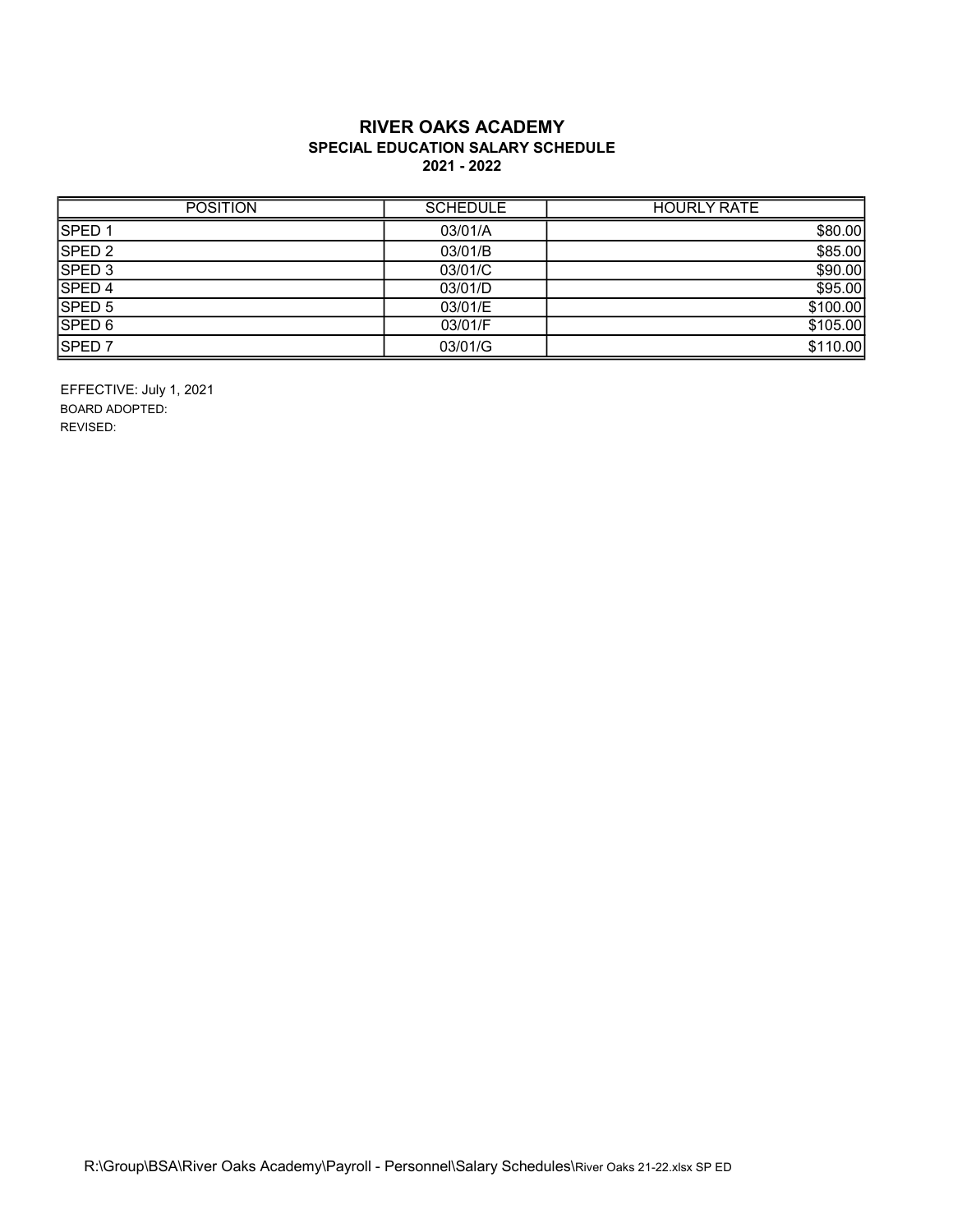### RIVER OAKS ACADEMY MISCELLANEOUS CERTIFICATED SALARY SCHEDULE 2021 - 2022

| <b>POSITION</b>           | <b>SCHEDULE</b>           | DAILY RATE |
|---------------------------|---------------------------|------------|
| <b>SUBSTITUTE TEACHER</b> | 06/Cert Daily<br>A/001    | \$125.00   |
| <b>COUNSELOR</b>          | 09/Certif Hourly<br>A/001 | \$75.00    |

Health and Welfare cap \$0/month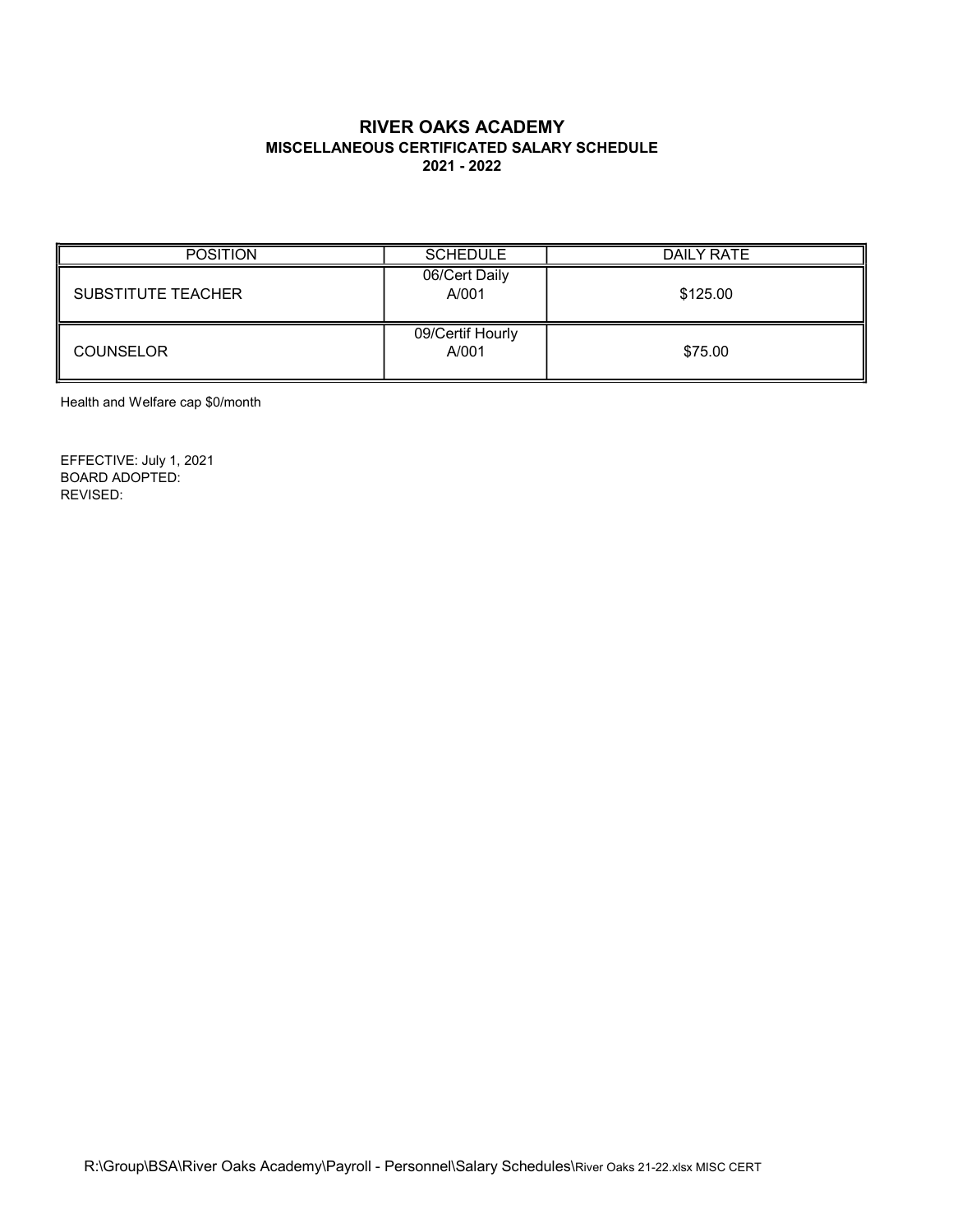#### RIVER OAKS CLASSIFIED SALARY SCHEDULE 2021 - 2022 MONTHLY

| <b>MONTHLY POSITIONS</b>          | <b>SCHEDULE</b> | <b>MONTHLY RATE</b> | <b>HOURLY RATE</b> |
|-----------------------------------|-----------------|---------------------|--------------------|
| Administrative Assistant 260 Days | 02/01/A         | \$4,643.60          | \$26.79            |
|                                   | 02/01/B         | \$4,784.00          | \$27.60            |
|                                   | 02/01/C         | \$4,926.13          | \$28.42            |
|                                   | 02/01/D         | \$5,075.20          | \$29.28            |
|                                   | 02/01/E         | \$5,226.00          | \$30.15            |
|                                   | 02/01/F         | \$5,383.73          | \$31.06            |
|                                   | 02/01/G         | \$5,544.93          | \$31.99            |
|                                   | 02/01/H         | \$5,713.07          | \$32.96            |
|                                   | 02/01/1         | \$5,884.67          | \$33.95            |
|                                   | 02/01/J         | \$6,063.20          | \$34.98            |
|                                   | 02/01/K         | \$6,245.20          | \$36.03            |
|                                   |                 |                     |                    |
| Administrative Assistant 236 Days | 02/02/A         | \$3,821.93          | \$22.05            |
|                                   | 02/02/B         | \$3,936.32          | \$22.71            |
|                                   | 02/02/C         | \$4,054.19          | \$23.39            |
|                                   | 02/02/D         | \$4,175.52          | \$24.09            |
|                                   | 02/02/E         | \$4,300.32          | \$24.81            |
|                                   | 02/02/F         | \$4,428.58          | \$25.55            |
|                                   | 02/02/G         | \$4,562.05          | \$26.32            |
|                                   | 02/02/H         | \$4,698.98          | \$27.11            |
|                                   | 02/02/1         | \$4,839.37          | \$27.92            |
|                                   | 02/02/J         | \$4,984.97          | \$28.76            |
|                                   | 02/02/K         | \$5,134.03          | \$29.62            |
|                                   | 02/02/L         | \$5,288.30          | \$30.51            |
|                                   | 02/02/M         | \$5,447.76          | \$31.43            |

Health and Welfare Annual Cap: \$16,892.40 Step Advancment on Anniversary Date Monthly rate based on 173.33 hrs/month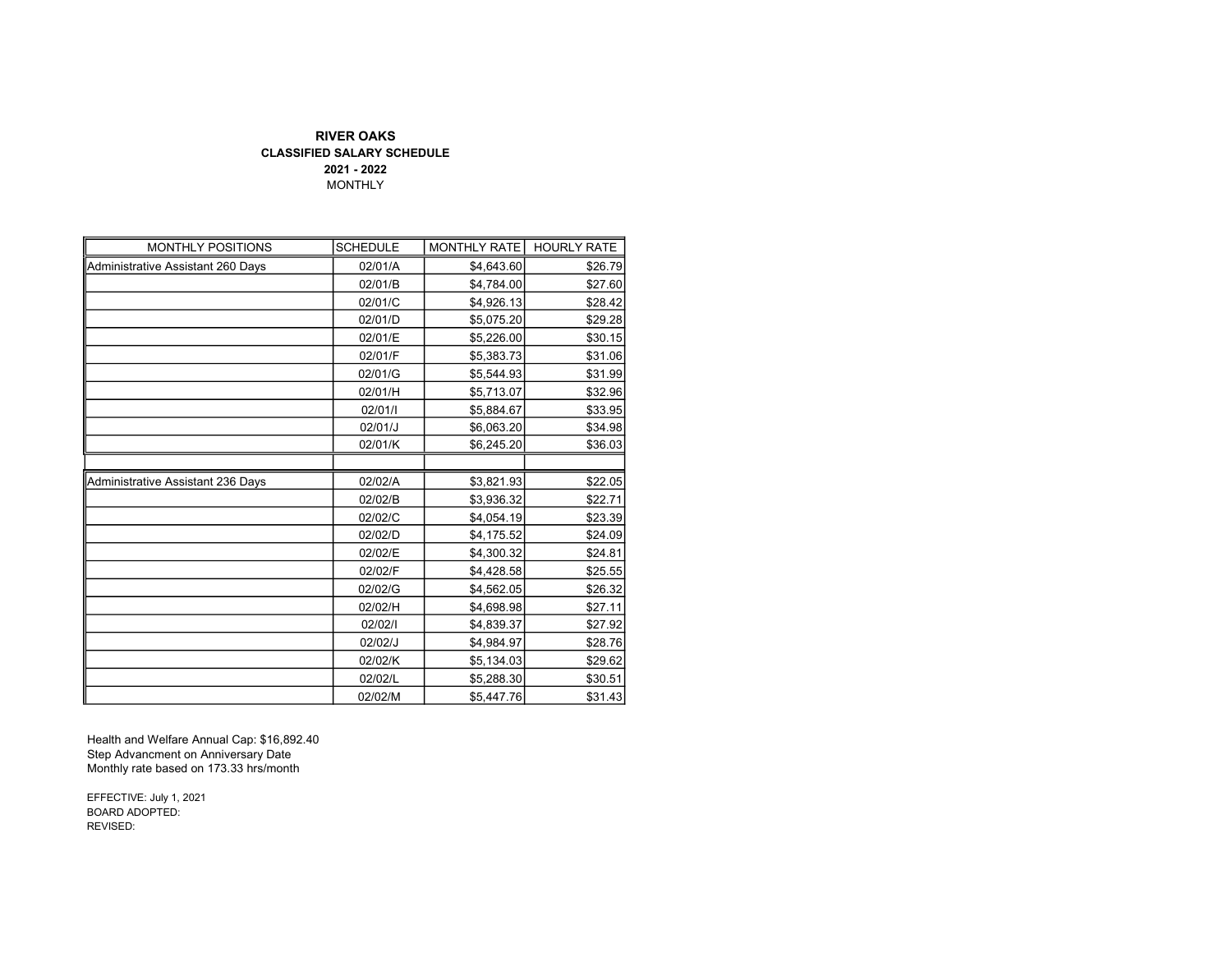## RIVER OAKS

#### MISCELLANEOUS CLASSIFIED SALARY SCHEDULE

# 2021 - 2022 **HOURLY**

| <b>HOURLY POSITIONS</b>   | <b>SCHEDULE</b> | <b>HOURLY RATE</b> |
|---------------------------|-----------------|--------------------|
| Office Assistant          | 04/01/A         | \$21.67            |
|                           | 04/01/B         | \$22.33            |
|                           | 04/01/C         | \$22.99            |
|                           | 04/01/D         | \$23.69            |
|                           | 04/01/E         | \$24.40            |
|                           | 04/01/F         | \$25.13            |
|                           | 04/01/G         | \$25.88            |
|                           | 04/01/H         | \$26.66            |
|                           | 04/01/l         | \$27.46            |
|                           |                 |                    |
| <b>Clerical Assistant</b> | 04/02/A         | \$15.00            |
|                           | 04/02/B         | \$15.45            |
|                           | 04/02/C         | \$15.91            |
|                           | 04/02/D         | \$16.39            |
|                           | 04/02/E         | \$16.88            |
|                           | 04/02/F         | \$17.39            |
|                           |                 |                    |
| Handyman                  | 04/03/A         | \$65.00            |

Health and Welfare Annual Cap: \$16,892.40

EFFECTIVE: July 1, 2021 BOARD ADOPTED: